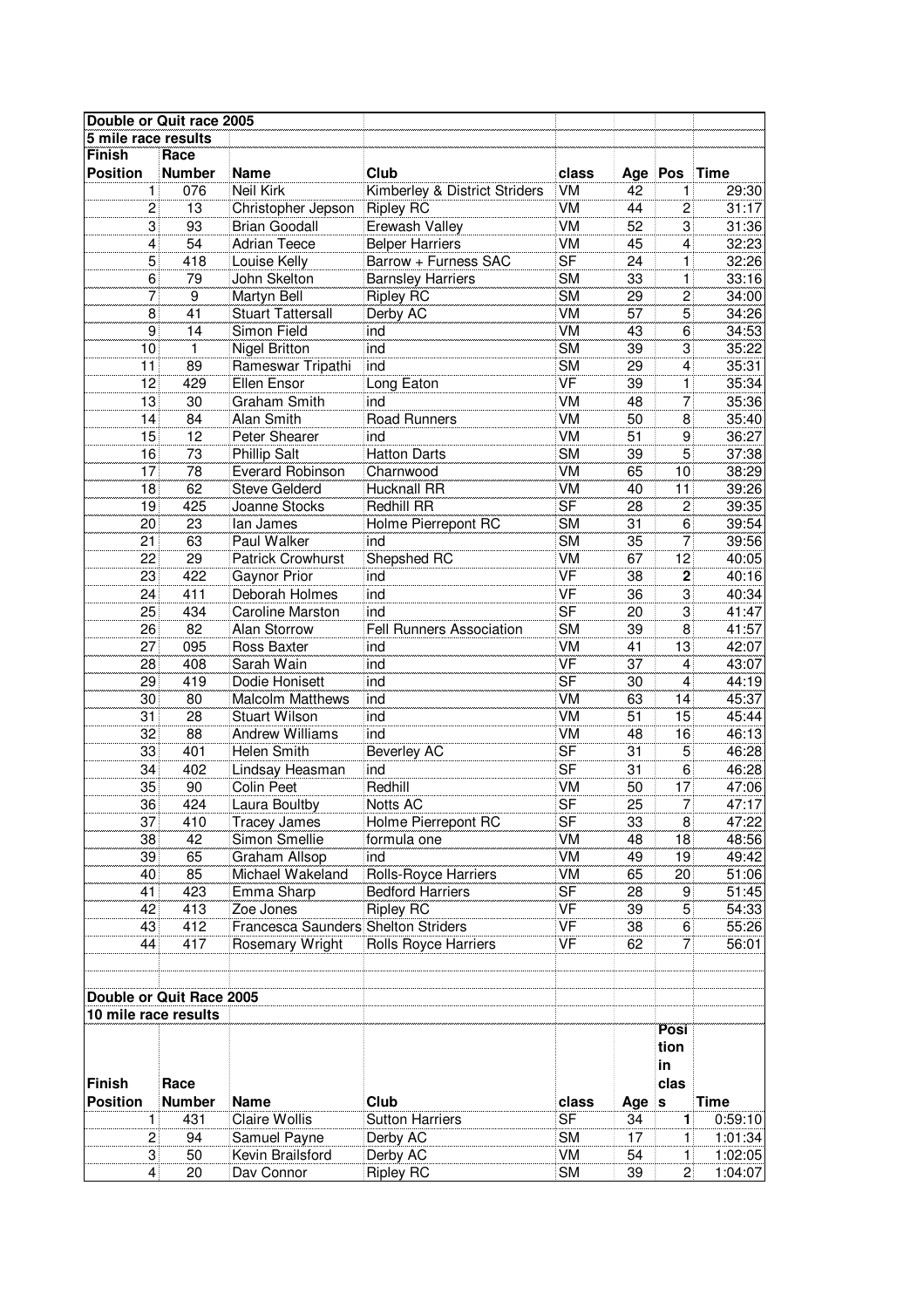| Double or Quit race 2005 |                 |                              |                                |                          |                 |                 |                    |
|--------------------------|-----------------|------------------------------|--------------------------------|--------------------------|-----------------|-----------------|--------------------|
| 10 mile race results     |                 |                              |                                |                          |                 |                 |                    |
| <b>Finish</b>            | Race            |                              |                                |                          |                 |                 |                    |
| <b>Position</b>          | <b>Number</b>   | <b>Name</b>                  | Club                           | class                    | Age Pos         |                 | Time               |
| 5                        | 60              | <b>Trevor Allport</b>        | ind                            | VM                       | 50              | 2               | 1:05:26            |
| 6                        | 67              | Gary Failon                  | Derby AC                       | VM                       | 47              | 3               | 1:05:55            |
| 7                        | 35              | Paul Mettam                  | ind                            | VM                       | 40              | 4               | 1:06:05            |
| 8                        | 61              | Simon Millward               | <b>Shelton Striders</b>        | <b>SM</b>                | 29              | 3               | 1:06:20            |
| $\overline{9}$           | $\overline{22}$ | Sean Matthews                | Long Eaton RC                  | $\overline{\text{SM}}$   | $\overline{37}$ | 4               | 1:06:34            |
| 10                       | 96              | Dan Hayes                    | Guildford & Godalming          | $\overline{\text{SM}}$   | 31              | 5               | 1:07:09            |
| 11                       | $\overline{71}$ | <b>Brendon Walsh</b>         | South Derbys                   | <b>VM</b>                | 49              | $\overline{5}$  | 1:08:21            |
| $\overline{12}$          | $\overline{75}$ | <b>Chris Riley</b>           | Heanor                         | $\overline{\text{VM}}$   | 43              | 6               | 1:08:39            |
| 13                       | 86              | Phil Pittson                 | <b>Erewash Valley</b>          | $\overline{\text{VM}}$   | $\overline{55}$ | 7               | 1:09:06            |
| 14                       | $\overline{4}$  | Jason Ball                   | <b>Shelton Striders</b>        | <b>SM</b>                | 32              | 6               | 1:09:31            |
| 15                       | 10              | <b>Bendan Devlin</b>         | ind                            | <b>SM</b>                | 34              | 7               | 1:09:35            |
| 16                       | 72              | <b>Graham Dingley</b>        | <b>Burton AC</b>               | VM                       | 59              | 8               | 1:10:20            |
| 17                       | 68              | Christopher Onn              | <b>TFN Tri Club</b>            | <b>SM</b>                | 26              | 8               | 1:11:33            |
| 18                       | 49              | Sean Wileman                 | Ivanhoe Runners                | VM                       | 40              | 9               | 1:12:41            |
| 19                       | 57              | Romain Chambard              | Derby AC                       | <b>SM</b>                | 26              | $\overline{9}$  | 1:12:58            |
| 20                       | 46              | Mark Roux                    | ind                            | $\overline{\text{SM}}$   | 24              | 10              | 1:13:41            |
| 21                       | $\overline{19}$ | <b>Graham Pass</b>           | Rolls-Royce Harriers           | <b>VM</b>                | 42              | 10              | 1:13:43            |
| 22                       | 44              | D O'Neill                    | Redhill                        | <b>VM</b>                | 59              | 11              | 1:15:34            |
| 23                       | 430             | Sally Inkwood                | <b>TRI</b>                     | $\overline{\mathsf{SF}}$ | $\overline{22}$ | $\overline{2}$  | 1:16:00            |
| 24                       | 52              | Robert Abrehart              | ind                            | <b>SM</b>                | 29              | 11              | 1:16:07            |
| 25                       | 87              | Matt Long                    | <b>Burton AC</b>               | <b>SM</b>                | 34              | 12              | 1:16:11            |
| 26                       | 92              | Stephen Goode                | ind                            | <b>SM</b>                | 27              | 13              | 1:16:36            |
| 27                       | 414             | Helen Brown                  | <b>Totley AC</b>               | SF                       | 33              | 3               | 1:18:14            |
| 28                       | $\overline{c}$  | Nigel Ford                   | ind                            | <b>SM</b>                | 36              | 14              | 1:18:17            |
| 29                       | 37              | <b>Ric Barber</b>            | ind                            | <b>SM</b>                | 29              | 15              | 1:18:30            |
| 30                       | 45              | <b>Matthew Peters</b>        | ind                            | <b>SM</b>                | 33              | 16              | 1:18:50            |
| 31                       | 38              | Graham Barber                | ind                            | VM                       | 55              | 12              | 1:19:04            |
| 32                       | 36              | <b>Neal Gourley</b>          | ind                            | <b>SM</b>                | 33              | 17              | 1:19:04            |
| 33                       | 56              | Derek Brailsford             | Saints & Sinners               | VM                       | 60              | 13              | 1:19:31            |
| 34                       | 81              | Neil Brunton                 | ind                            | $\overline{\text{SM}}$   | 39              | $\overline{18}$ | 1:19:37            |
| $\overline{35}$          | $\overline{74}$ | <b>K</b> Pepper              | formula one                    | <b>VM</b>                | 42              | $\overline{14}$ | 1:19:48            |
| $\overline{36}$          | $\overline{55}$ | Jim Smith                    | Kimberley & District Striders  | $\overline{\text{VM}}$   | 48              | $\overline{15}$ | 1:19:51            |
| 37                       | 91              | Michael Sharpe               | ind                            | $\overline{\text{SM}}$   | 36              | 19              | 1:19:58            |
| 38                       | 48              | Mike Drury                   | Redhill                        | <b>SM</b>                | 29              | 20              | 1:21:10            |
| 39                       | 27              | <b>Eliot Caulton</b>         | ind                            | <b>SM</b>                | 31              | 21              | 1:21:33            |
| 40                       | 64              | James Naylor                 | <b>Bell Harp Harriers</b>      | VM                       | 46              | 16              | 1:21:59            |
| 41                       |                 |                              |                                | SM?                      | $\blacksquare$  | 22              | 1:22:14            |
|                          | 25<br>34        | Tim Bye<br>Dave Richards     | ind                            |                          |                 |                 |                    |
| 42<br>43                 | 18              |                              | formula one                    | VM<br><b>VM</b>          | 46<br>58        | 17<br>18        | 1:22:41            |
| 44                       | $\overline{5}$  | David Keegan<br>Mario Preite | <b>Shelton Striders</b><br>ind | <b>VM</b>                | 44              | 19              | 1:22:59            |
| 45                       | $\overline{31}$ | Dennis Reeson                | Redhill                        | VM                       | 55              | 20              | 1:23:02            |
| 46                       | $\overline{17}$ | <b>Richard Crabtree</b>      | Beverley AC                    | $\overline{\text{VM}}$   | 53              | 21              | 1:25:10<br>1:25:14 |
| 47                       | 58              |                              | ind                            | <b>SM</b>                | 38              | 23              | 1:26:06            |
|                          |                 | Jason Lennon                 |                                | <b>SF</b>                |                 |                 | 1:26:44            |
| 48                       | 420             | Nicola Lawton                | ind                            |                          | 25              | 4               |                    |
| 49                       | 7               | David Trussell               | ind                            | VM                       | 41              | 22              | 1:27:16            |
| 50                       | 66              | David Capel                  | Rolls-Royce Harriers           | VM                       | 69              | 23              | 1:28:11            |
| 51                       | 26              | Laurence Caulton             | ind                            | <b>SM</b><br><b>VF</b>   | 24              | 24              | 1:28:12            |
| 52                       | 432             | Maggie Nichols               | <b>Trail Running</b>           | <b>VF</b>                | 47              | 1               | 1:28:24            |
| 53                       | 433             | Jayne Mills                  | ind                            |                          | 41              | $\mathbf{2}$    | 1:29:09            |
| 54                       | 43              | Ken Wright                   | Rolls-Royce Harriers           | $\overline{\text{VM}}$   | $\overline{70}$ | 24              | 1:29:16            |
| 55                       | 416             | Lorraine Varney              | formula one                    | VF                       | 46              | $\mathbf{3}$    | 1:29:59            |
| 56                       | 70              | <b>Russell Watkins</b>       | ind                            | <b>SM</b>                | 34              | 25              | 1:30:24            |
| 57                       | 69              | Michael Fay                  | formula one                    | <b>SM</b>                | 30              | 26              | 1:30:38            |
| 58                       | 421             | Julie Bell                   | <b>Mansfield Harriers</b>      | $\overline{\mathsf{VF}}$ | 47              | 4               | 1:31:28            |
| 59                       | 53              | Paul Newton                  | ind                            | <b>SM</b>                | 26              | 27              | 1:31:28            |
| 60                       | 435             | Joanne Crilly                | Sinfin R/C                     | $\overline{\mathsf{VF}}$ | 37              | 5 <sup>1</sup>  | 1:32:38            |
| 61                       | 33              | Jeff Rainbow                 | formula one                    | VM                       | 53              | 25              | 1:32:49            |